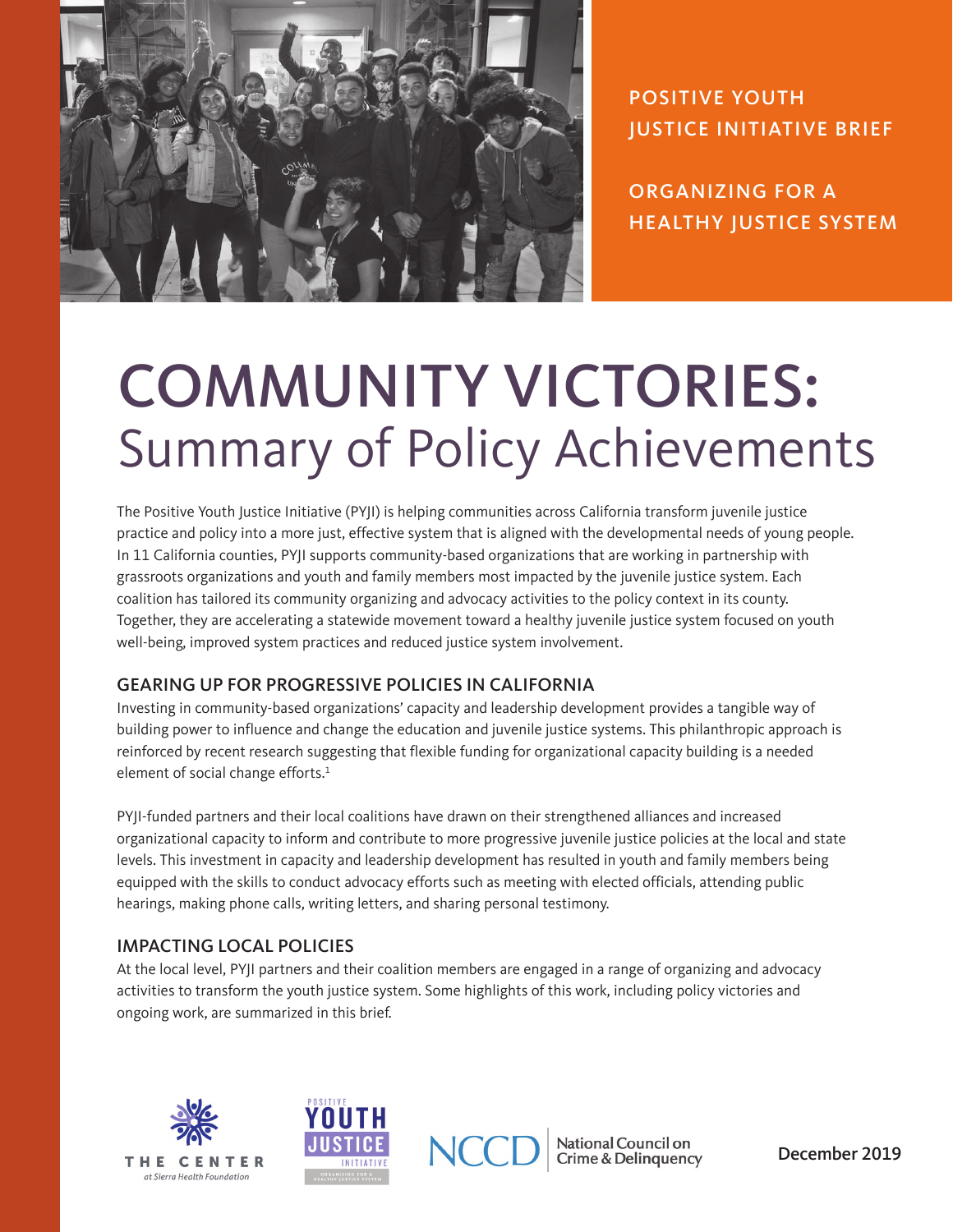#### DISMANTLING THE SCHOOL-TO-PRISON PIPELINE

- RYSE Youth Center and Mid-City Community Advocacy Network drafted or supported district-wide school climate resolutions that were approved by the school board in their respective counties in 2017. These resolutions prioritize the use of restorative justice and other alternative practices over punitive discipline approaches such as suspensions and arrests.
- Fresno Barrios Unidos used social media campaigns to bring awareness to school-based policies that criminalize youth and to encourage investment in school counselors rather than on-campus law enforcement.
- Sacramento Area Congregations Together conducted a successful campaign to end Sacramento City Unified School District's contract with the City of Sacramento Police Department for school resource officers (on-campus law enforcement).

#### ENDING "VOLUNTARY" PROBATION

The Youth Justice Coalition and its partners conducted advocacy activities that contributed to the Los Angeles County Probation Department ending its use of the Welfare and Institutions Code (WIC 236) for "voluntary probation." Under this practice, thousands of young people ages



10–17, most of whom are youth of color, reported to probation officers and/or the district attorney despite not being court involved. Responding to public pressure, the probation department eliminated this practice in 2018.

Sigma Beta Xi, Inc. initiated a successful class action lawsuit against the Riverside County Probation Department's Youth Accountability Team (YAT). The lawsuit, filed by the ACLU in 2018, alleges that YAT ensnares youth who are not court involved in the juvenile justice system for school-related reasons such as tardiness and academic performance, leading to violations of due process, privacy, and free speech. Black and Latino youth are disproportionately represented among youth placed on "informal" probation through YAT.<sup>2</sup> Sigma Beta Xi achieved a key victory through this lawsuit. Under a settlement agreement announced in July 2019, youth will no longer be enrolled in YAT for non-criminal behavior. In addition, youth referred to Riverside County diversion programs such as YAT will receive due process protections including appointment of a defense lawyer.<sup>3</sup>

#### UPLIFTING YOUTH AND COMMUNITY VOICE

- PYJI partners and their coalition members, including youth, gained or held seats at policymaking tables that impact decision making related to juvenile justice or education. These included the following.
	- Juvenile Justice Coordinating Council (Los Angeles County)
	- Juvenile Justice Reform Blue Ribbon Panel (San Francisco County)
	- Orange County Juvenile Justice Commission
	- Reentry Council of the City and County of San Francisco
	- Reducing Racial and Ethnic Disparities Executive Steering Committee (San Joaquin County)
	- Santa Ana Unified School District School Climate Committee (Orange County)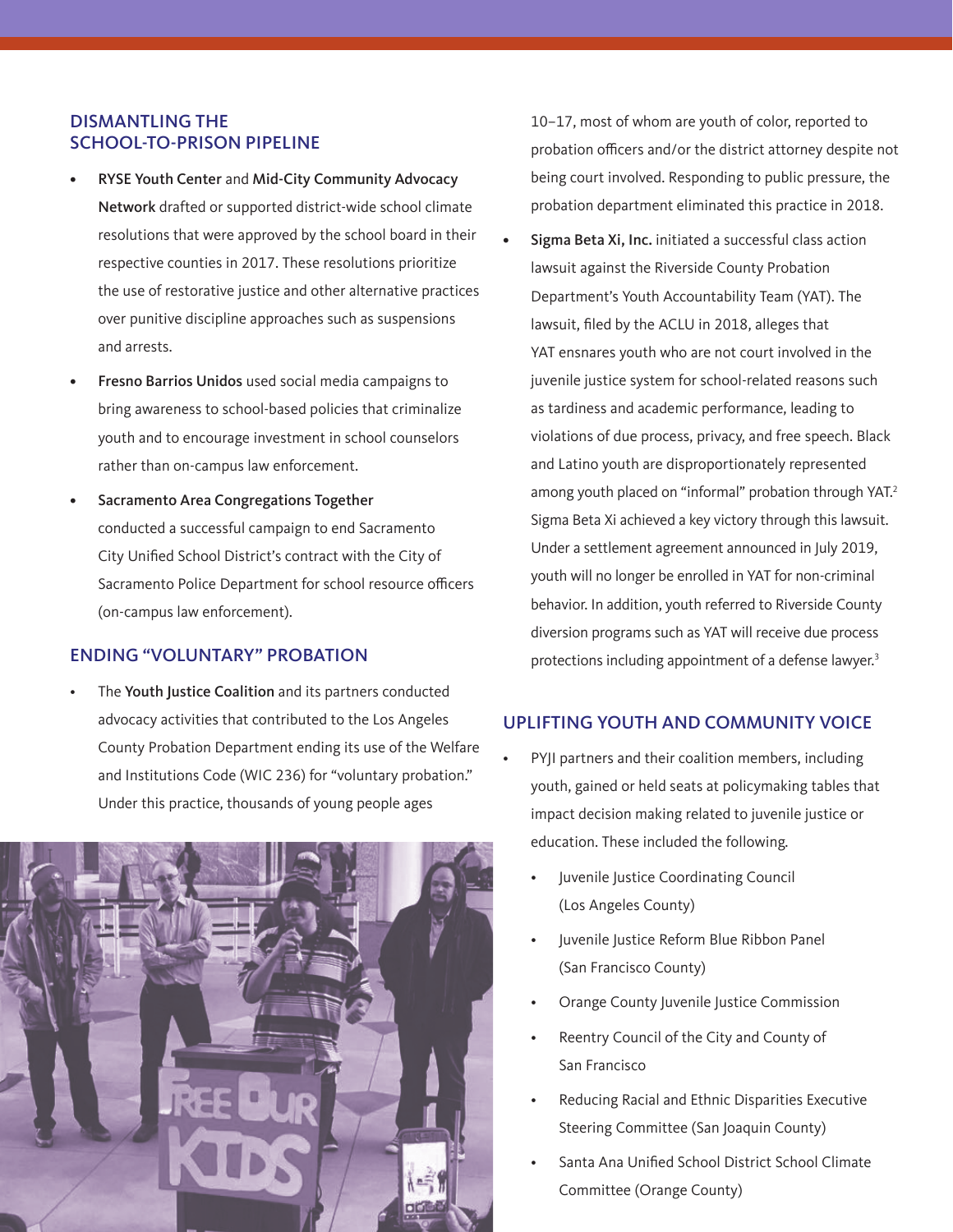- West Contra Costa Unified School District Local Control Accountability Plan Community Committee
- A committee that provided input on selecting a deputy chief for juvenile probation (Santa Clara County)

PYJI partners learned how to apply the model of participatory defense to their local contexts and needs. Participatory defense is Silicon Valley De-Bug's organizing model for families and communities to impact the outcome of cases in the court system and to transform the landscape of power in the criminal justice system. Resilience Orange County implemented several successful participatory defense efforts in the county, including

diverting young people both from juvenile hall and adult court transfers.

#### INFORMING STATE LEGISLATION

PYJI partners and their local coalitions provided research and testimony from their personal experience to inform California state legislation impacting crucial areas of a healthy youth justice system. These include the age range for juvenile court jurisdiction, sentencing guidelines, increased transparency by law enforcement, and amplifying employment opportunities for individuals with justice system involvement. All bills in the following table were approved by the governor of California in 2017–2018.

| <b>Topic/Category</b> | Legislation                                                                  | Contribution to a Healthy Justice System                                                                                                                         |
|-----------------------|------------------------------------------------------------------------------|------------------------------------------------------------------------------------------------------------------------------------------------------------------|
| Juvenile Court        | SB 439 (Setting a Minimum Age<br>Juvenile Court Prosecution)                 | Limits juvenile court jurisdiction to youth ages<br>12-17. Requires counties to develop alternatives<br>for children under age 12.                               |
|                       | SB 1391<br>(Fitness for Juvenile Court)                                      | Ensures youth under age 16 are not transferred<br>to adult (criminal) court.                                                                                     |
| Sentencing and Parole | SB 394 (Ending Life Without<br>Parole [LWOP] for Youth)                      | Provides chance for parole for youth with<br>LWOP cases.                                                                                                         |
|                       | SB 1393 (Fair and<br>Just Sentencing Reform)                                 | Ends mandatory use of five-year<br>sentence enhancements.                                                                                                        |
|                       | SB 1437 (Better and Equitable<br>Sentencing Through<br>Thoughtful Practices) | In cases of felony murder, restricts what charges<br>can be brought and provides opportunity for<br>resentencing.                                                |
|                       | AB 1308 (Extending Youth<br>Offender Parole Hearings<br>to Age 25)           | Increases upper age limit from 22 to 25 for<br>"youth offender parole." Requires Board of<br>Parole Hearings to consider age at time of offense.                 |
| Police Accountability | AB 90 (Gang Database)                                                        | Increases transparency and oversight of shared<br>gang databases.                                                                                                |
|                       | SB 395 (Miranda Rights<br>for Youth)                                         | Mandates that youth under age 16 must be able<br>to consult with an attorney prior to being<br>questioned by the police.                                         |
|                       | SB 1421 (Increased Access<br>Police Records)                                 | Provides public access to police investigations,<br>to findings, and discipline related to use of force,<br>sexual assault against a citizen, and other matters. |
|                       | AB 1811 (Emergency Calls<br>to Group Homes)                                  | Protects youth living in group homes from being<br>arrested for non-criminal acts in such facilities.                                                            |
| Reentry               | AB 1008<br>(California Fair Chance Act)                                      | Increases employment opportunities for people<br>with justice system involvement.                                                                                |